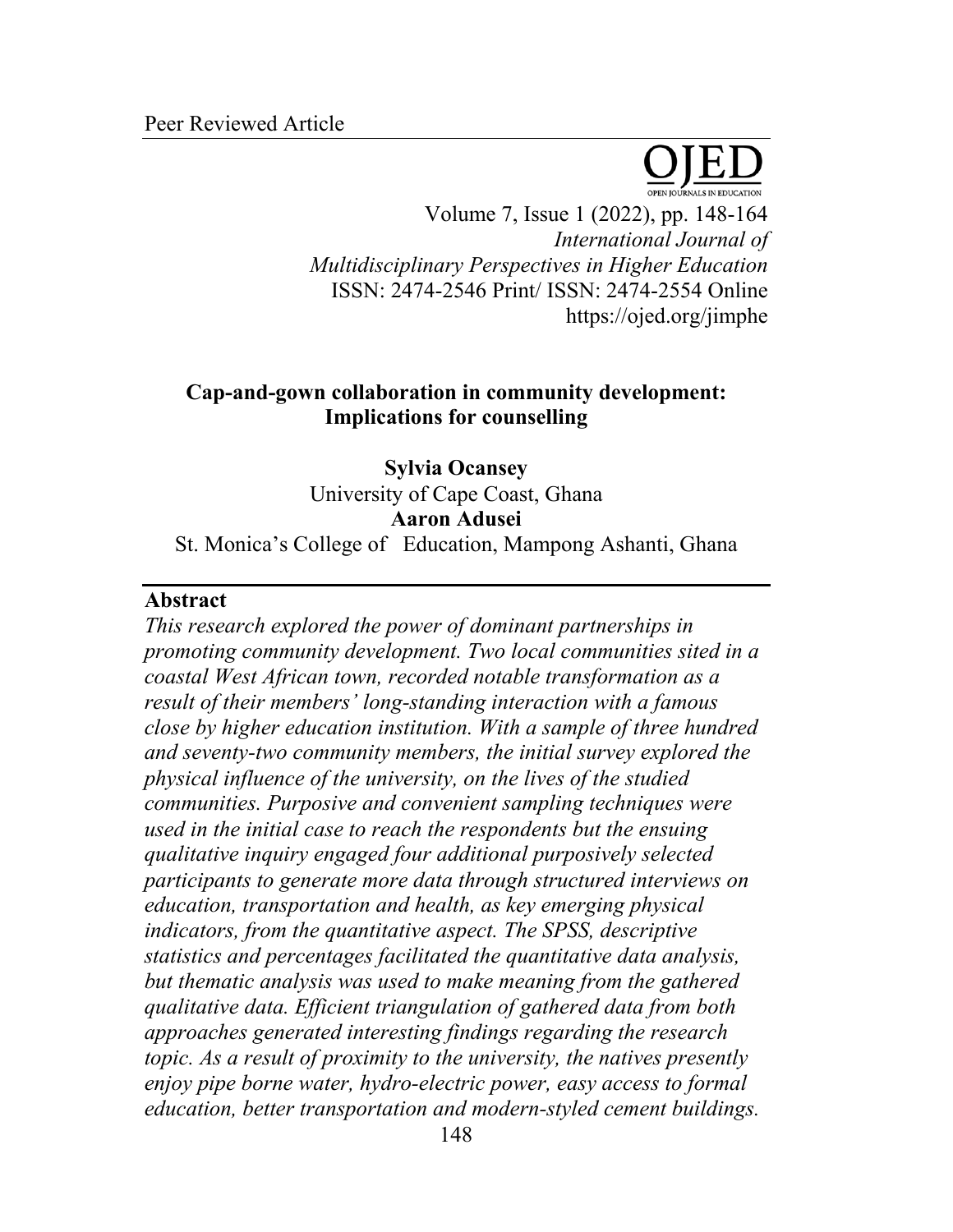*Further collaborations were recommended among the stakeholders to sustain the identified infrastructural changes that have taken place within the studied communities. Some counselling implications of the research were also drawn.* 

**Keywords:** higher education, collaboration, community development, counselling, partnership

#### **Introduction**

The world is fast becoming urbanized as a result of diverse factors. It is projected that two-thirds of the world's population in developing Africa, Asia and Latin America especially, will be living in urban centres in the nearest future (Gollin et al., 2016; Ikumapayi et al., 2020; Afolalu et al., 2021). The developed world has clearly taken the lead in this advancement movement, though the advancement journey has been plagued with myriads of issues. Enhanced communication, technological resource management and outsourcing, including natural resource development have remained the primary elements driving the transformation movement (Gollin et al., 2016; Ikumapayi et al., 2020; Afolalu et al., 2021). In Africa equally where resources are often limited, many have received the news of imminent change with immense excitement, irrespective of the clear challenges the move brings to bear on the disadvantaged poor. In Nigeria, several governments engaged private sector partnerships to meet their development needs (Fadeyi et al., 2016). It is generally acknowledged that fruitful partnerships generate worthwhile results, especially when the partners carefully deliberate the benefits they each bring to the collaboration table. Hunger and Muchtar (2013) have also emphasized the importance of longer partnership experiences in generating fruitful collaborative outcomes Over ten years of 'eye-level' collaborations between the Universiti Kebangsaan Malaysia (UKM) and University Duisburg-Essen (UDE) in Germany accordingly engendered marked positive effects on the partners (Hunger & Muchtar, 2013). In effect, the aims of each engaged partner and the methods they adopt in charting their collaborative experiences, largely define their relationship outcomes. This justifies the many rewards the Rwandan nation gained from their private sector collaborations (Nkurunziza, 2021). Partnering others thus demands careful ally selection while simultaneously engaging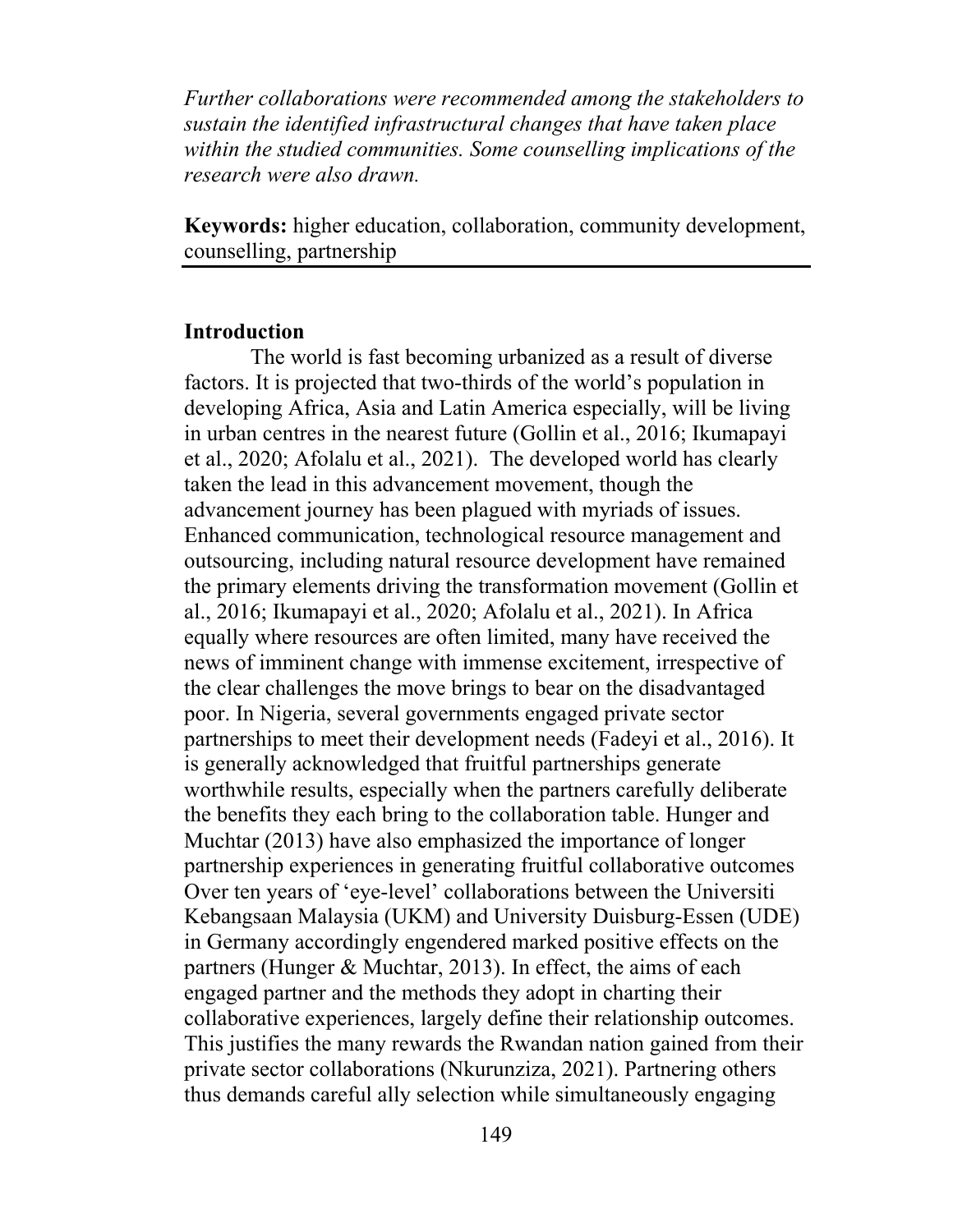painstaking planning, (Korah et al., 2017) 'under extrinsic and intrinsic uncertainties' (Snider et al., 2015, p. 1) for greater benefits. In the absence of both or either factor, dire repercussions are likely to occur on both or either partner. The pivotal role of education and resource mobilization cannot also be down-played in seeking sustainable development goals (Zenchanka, & Malchenka, 2017). One cannot fathom the effect of relevant higher education support on the international students' overall progress, not to mention the rippling effects on the students' respective societies (Dassin et al., 2018; Campbell & Baxter, 2019). The innate desire for advancement is thus real to all and sundry, no matter the cost hence the focus of this research, to explore the infrastructural influence of a famous higher education institution in Ghana, on its surrounding communities.

### **Background to the Study**

Education to date remains the most powerful weapon that notably transforms the world. It has often been described as the bedrock of advancement, in view of the invaluable returns it brings to the human resource, physical territories and natural resource, infrastructure and socio-economic development of the nation (Schofer et al., 2021). Particularly in recent times when national development has gained significant attention among government bodies, the importance of higher education has so firmly been associated with the number of universities, colleges of education and polytechnics a nation possesses (Awuzie & Emuze, 2017). Critical thinking, detailed exploration of relevant factors, resilience and diligence are to date believed to be effortlessly attainable through higher education (Awuzie & Emuze, 2017; Schofer et al., 2021). Each of the aforementioned factors unequivocally promote both individual students' educational and overall life goal- achievement, that also has ultimate favorable influence on the quality of the nations' human resource (Owusu-Bio et al., 2015; Schofer et al., 2021). It is for this reason that many simply describe universities as the backbone of the nation's economy (Campbell & Mawer, 2019; McCowan, 2019).

By virtue of their educational focus, universities are obliged to disseminate, transmit and enlarge the nation's heritage through teaching, conducting research and community engagement (Awuzie & Emuze, 2017). The purpose of new knowledge creation in higher learning set-ups is desired to instill problem-solving skills, that transform graduates into engines of societal advancement (Owusu-Bio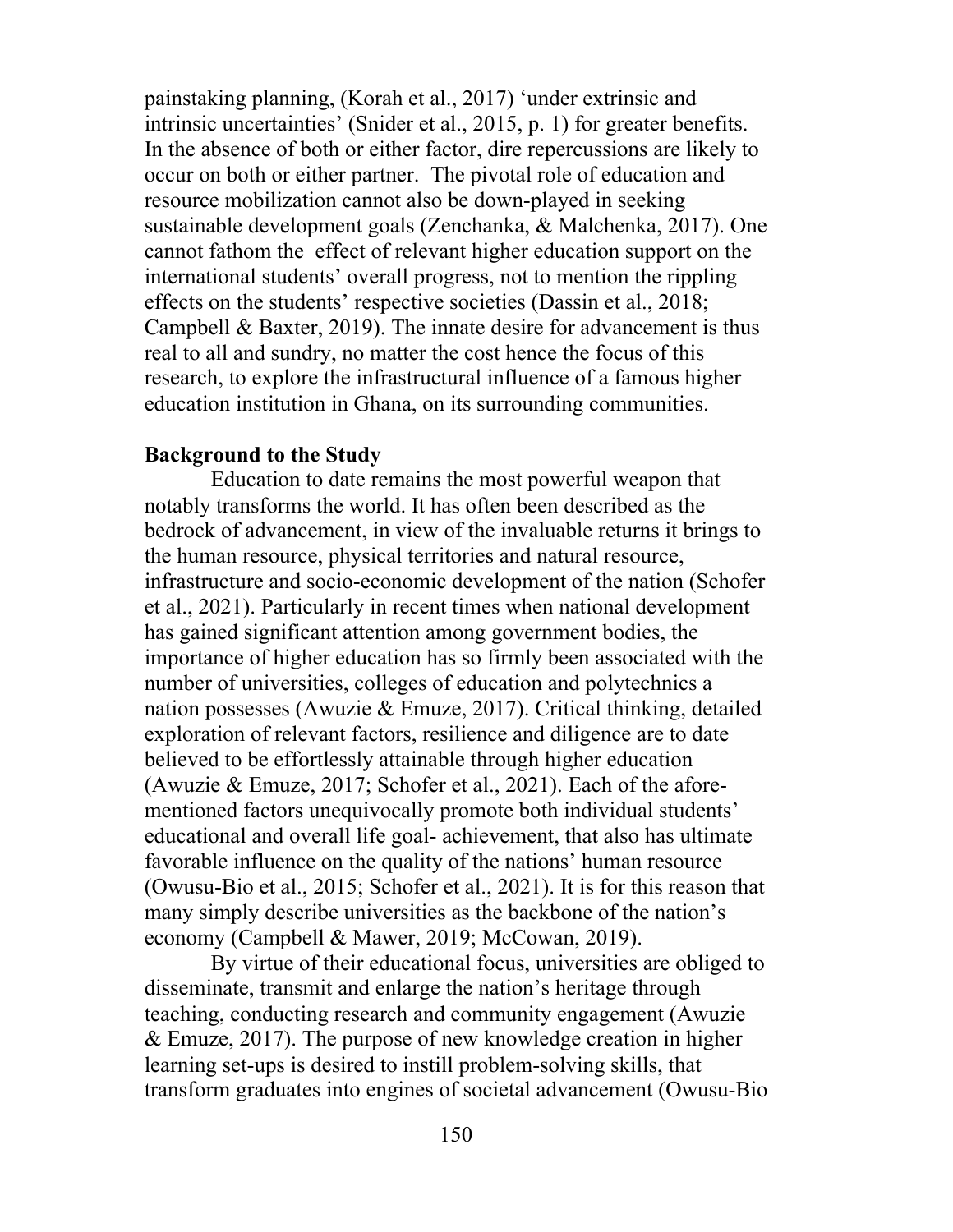et al., 2015; Schofer et al., 2021). It is a well-known fact that higher education is the prime resource for able leadership and an overall responsible work force for a robust nation (McCowan, 2019). The purchase of the institutional land from the local chiefs in the early 1960s by the first government of Ghana, Osagyefo Dr. Kwame Nkrumah today, may be considered a blessing in disguise (Kwarteng, Boadi-Siaw & Dwarko, 2012). In this study, we focus on the physical transformations recorded within the two mentioned local communities, since the university's inception some sixty years ago in the vicinity.

# **A Brief History of the understudied communities as revealed by the opinion leaders' interviews**

The name Amamoma was coined from the Fantse adjective "a*man-aman*", that literally means *'different towns or countries'.* It reflects the heterogeneous nature of the settlers who were believed to have migrated from different parts of Africa to the studied site for various reasons. Difficulties of the educated university community to rightfully mention the typical local name, culminated in the modified name '*Amamoma*', that to date reflects no clear meaning. As the first to be established near the University of Cape Coast, Amamoma is currently one of the oldest Cape Coast communities (Owusu et al., 2016). It was couched precisely in 1824, long before the arrival of the British Colonialists in the Gold Coast. Presently, the pnce small and primitive Amamoma farming community, populated with mud huts with thatched roof, where long winding foot paths run through the vicinity with no schools, hospitalsand potable water, to mention just a few, boasts of modern infrastructure (Zume et al., 2021). Population increase and territorial expansion of the community today has also created three sub-divisions, namely the Zongo, Kwesi-Pra and the main Amamoma township from the original locality. The sole original water source for the locals at the time, a lone stream known as '*Nsu-Brim'* has reportedly dried up due to neglect and the members' access to potable water.

The Apewosika community was also believed to have emerged from a group of Ethiopian migrants in the year 1945. This larger and wealthier group was compelled to settle in at a far away site to keep away from persistent harassment from their envious Amamoma neighbours who forcefully demanded portions of their wealth (i.e. their gold and other resources). The strong verbal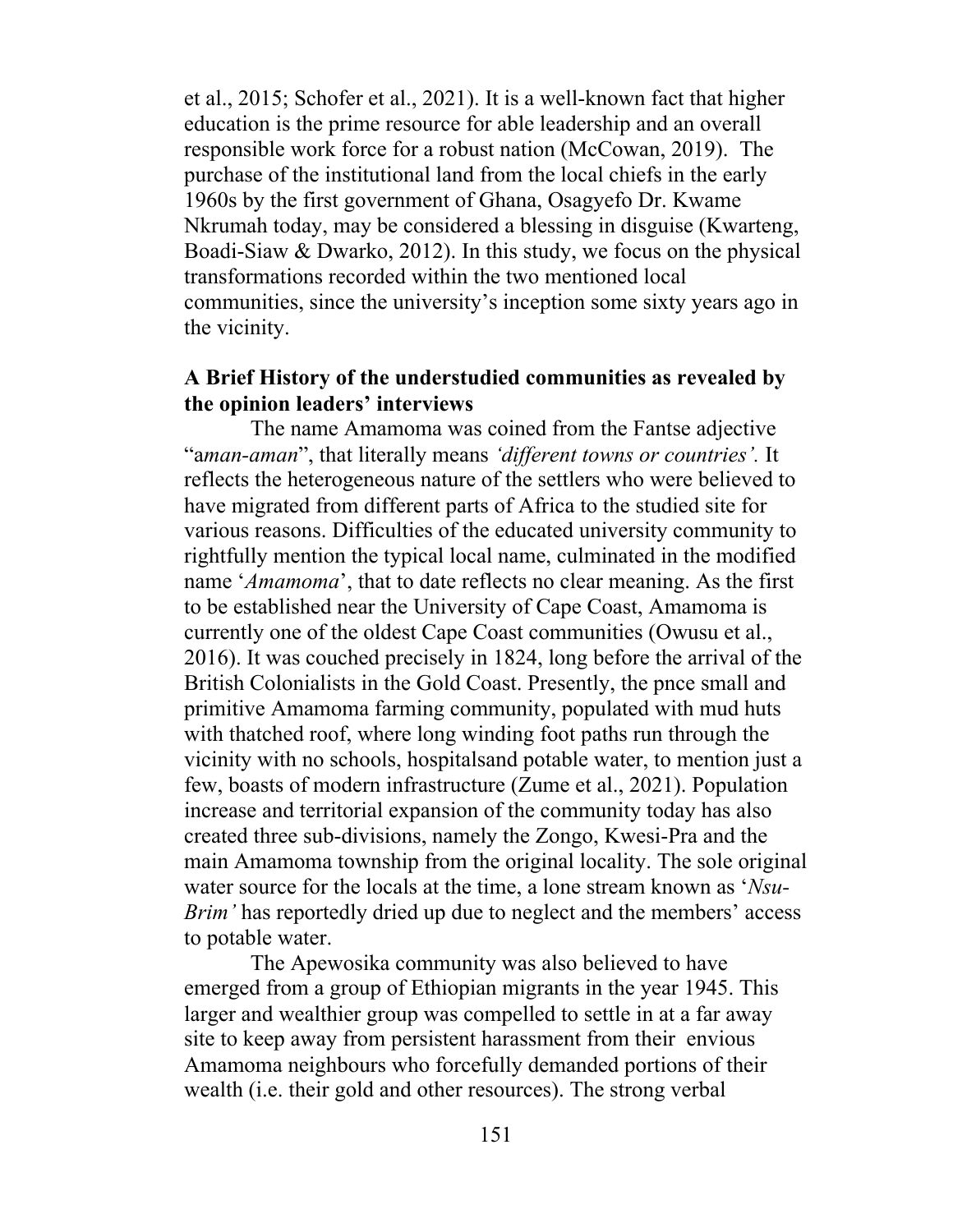resistance the Ethiopians later developed to confront their oppressive Amamoma neighbours in subsequent months (Appiah & Bosiwah, 2015) ended up creating their name 'Apewosika' meaning *"Have you lent me any money, that you make such demands from me?" (*Appiah & Bosiwah, 2015). Like their neighbours, the early life experiences of the Apewosika members was simple..

### **A Brief History of the University of Cape Coast**

The University of Cape Coast is the third Ghanaian public institution established in 1962 by the Osagyefo Dr. Kwame Nkrumah. Its primary aim was to train and produce highly skilled and competent teachers to meet the nation's urgent educational needs (Ankrah & Atuase, 2018), an undertaking that could not at the time be fulfilled by the two earlier established universities, (the University of Ghana, 1948 and the Kwame Nkrumah University of Science and Technology, (1952) (Lartey & Marful, 2021). With only three faculties namely, Arts, Education and Science and a small population of a hundred and fifty-five, comprising only fifteen females (Ohene, 2010), the institution had a huge responsibility to serve the entire motherland population at its inception. It was not until October 1, 1971, that the university college attained the status of a full and independent university (Ohene, 2010), hence gaining the authority to confer its own degrees, diplomas and certificates pursuant to the University of Cape Coast Act, 1971[Act 390] and subsequently the University of Cape Coast Law, 1992 [PNDC Law 278]. With the motto "Veritas Nobis Lumen" (Truth, Our Guide) which can be found emblazoned on the institution's coat of arms (School of Graduate Studies Handbook, 2016). The University of Cape Coast (UCC) has since its establishment added to its original functions the training of educational planners, administrators, business entrepreneurs, legal professionals, agriculturalists and health professionals (Kwarteng et al., 2012). The University of Cape Coast (UCC) nicknamed 'Cape Vars', is situated about five kilometres west of Cape Coast, in the Central Region of Ghana, West Africa (Owusu et al., 2016)..

### **Theoretical Background**

The institutional theory acknowledges the effect of both formal and informal education on human behaviour (Bruton, Ahlstrom, & Li, 2010; Tomizawa, Zhao, Bassellier, & Ahlstrom, 2020). Formal institutions' use of carefully structured and systematic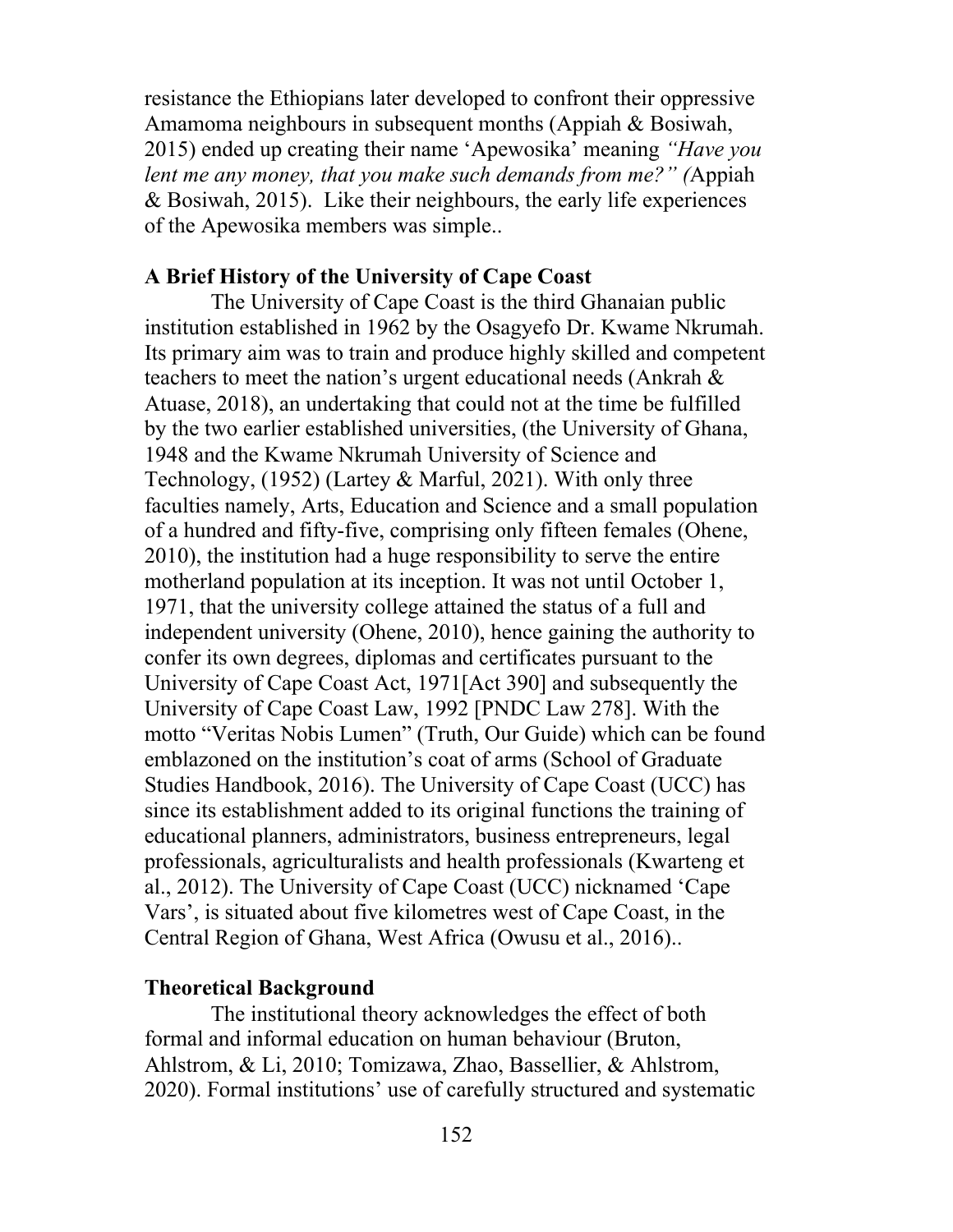procedures to train their students often engenders enduring effects on their physical partners (Bruton et al., 2010). Proximity and frequency (familiarity) serve as two significant factors that engender marked transformations in the lives of higher education students. While frequency refers to the consistency in physical partner interactions, proximity or immediacy connotes easy physical access or contact. Both elements inadvertently strengthen partnership processes and therefore efficiently promote notable transformations between and among collaborating partners. The familiarity principle inherent in the institutional theory suggests that the more frequently intimate partners interact, the greater their association and therefore the more pronounce their influence on each other. The element of time is therefore crucial in determining the physical effect or impact extent among collaborating partners. In this sense, the institutional theory enunciates the socio-economic and infrastructural changes that have occurred in the lives and physical terrain of the Apewosika and Amamoma natives in the past sixty years, as they shared physical boundaries with the University of Cape Coast community in Ghana. The excesses of this long-standing collaboration equally deserve mention as every social encounter usually attracts some disadvantages.

#### **Statement of the Problem**

Life is essentially about seeking advancement. A stagnated life is therefore deeply problematic and never desired by any. Communities, societies, homelands and nations equally deserve development with time. Change however often comes from diverse activities including collaboration. While perfect matching often yields invaluable returns, endorsed with industrious relationships (Fadeyi et al;, 2016) a lot more is often desired of laborious, exploitative and misguided partnerships (Hargreaves 2019). Both Hunger and Muchtar (2013) and Nkurunziza (2021) attest to the benefits accrued to fruitful and lasting partnerships. Yet the pains and groans of the disadvantaged poor, not to mention the debilitating effects of preying partners never tells an interesting life story (Hargreaves 2019). Governments' reduced support for communities' infrastructural development in recent times, has meanwhile heavily saddled African nations with the challenging responsibility of independently seeking to make ends meet (Fadeyi et al., 2016). Many are those who for that matter continue to engage diverse partnerships to overcome their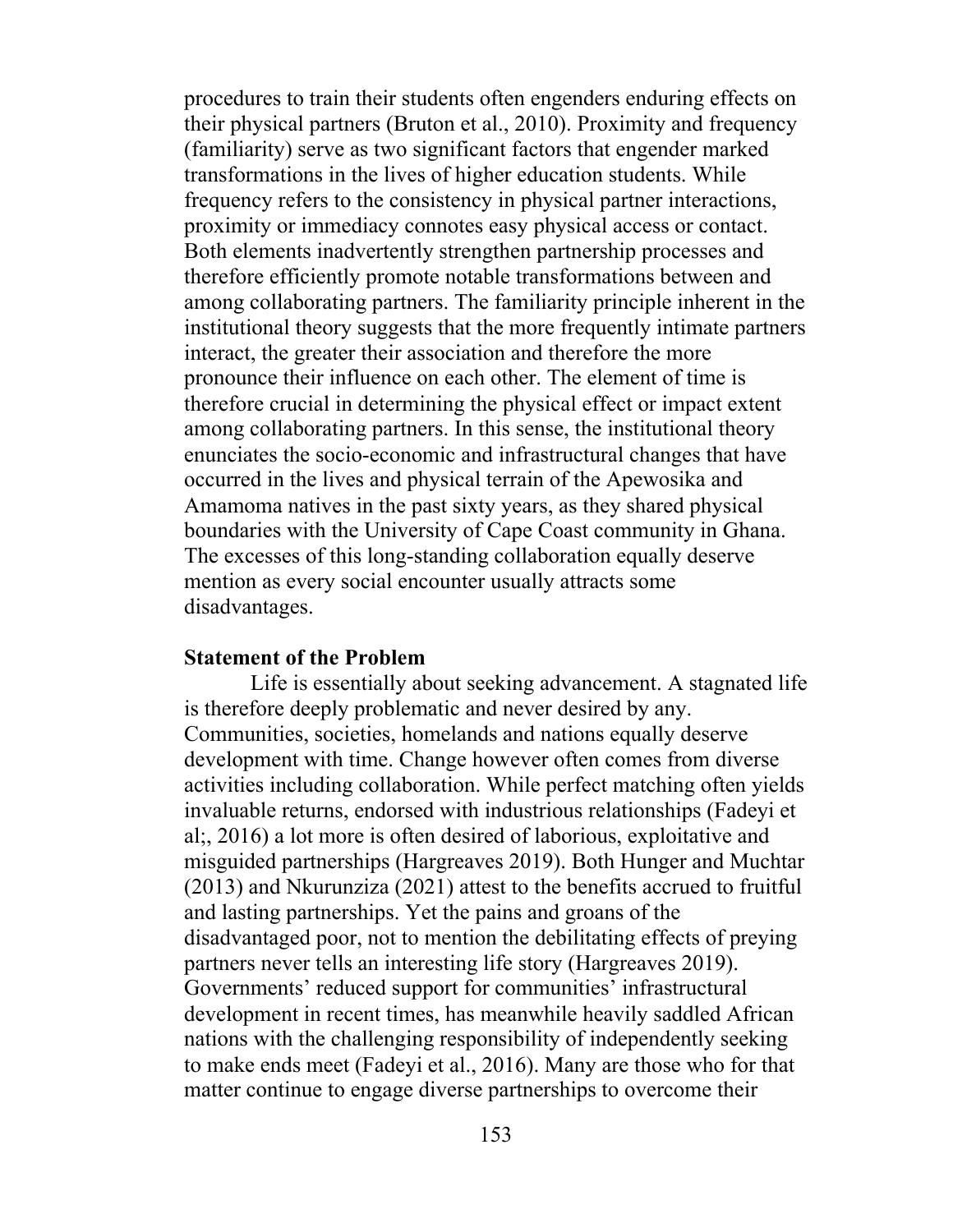difficulties. Our investigation of the physical infrastructural effects of the Amomoma and Apewosika communities, while interacting with the University of Cape Coast in this research, portrays collaboration as a reliable community change agent. The partners' over sixty years of interaction in the Cape Coast vicinity obviously has a lot to offer. But could this co-existence be described as one of bountiful blessings, or rather, a bait to land the locals into bigger trouble?

## **Purpose of the Study**

The study thus sought to investigate the long-term infrastructural changes that have characterized the Apewosika and Amamoma local communities, as a result of their interactions with the University of Cape Coast community. Sixty long years of shared physical territories with intimate partnership often generates considerable impact. As to whether the alterations can be considered as beneficial or otherwise depends solely on the individual collaborators. A focus on both sides of the coin, fairly assesses the situation in effect. This enables not only the collaborating parties, but also the general populace to gain an in-depth understanding of partnerships in order to take full advantage of the resource in future. Our research focuses on the key infrastructural changes recorded on the engaged parties' vicinities, while simultaneously highlighting the severe challenges that emerge among the partnering communities. The counselling implications of the parties' collaborative efforts were also explored.

### **Research Question**

The primary research question that guided the study was:

What infrastructural changes have taken place within the Apewosika and Amamoma communities, since the establishment of the University of Cape Coast, at its current location?

## **Method**

Our research adopted a mixed methods approach, with a sequential (quantitative-qualitative) research design, to investigate the infrastructural changes that occurred within the mentioned communities, as a result of their over their sixty years' association with the University of Cape Coast in the Central region of Ghana. Mixed methods research provides a more thorough exploration and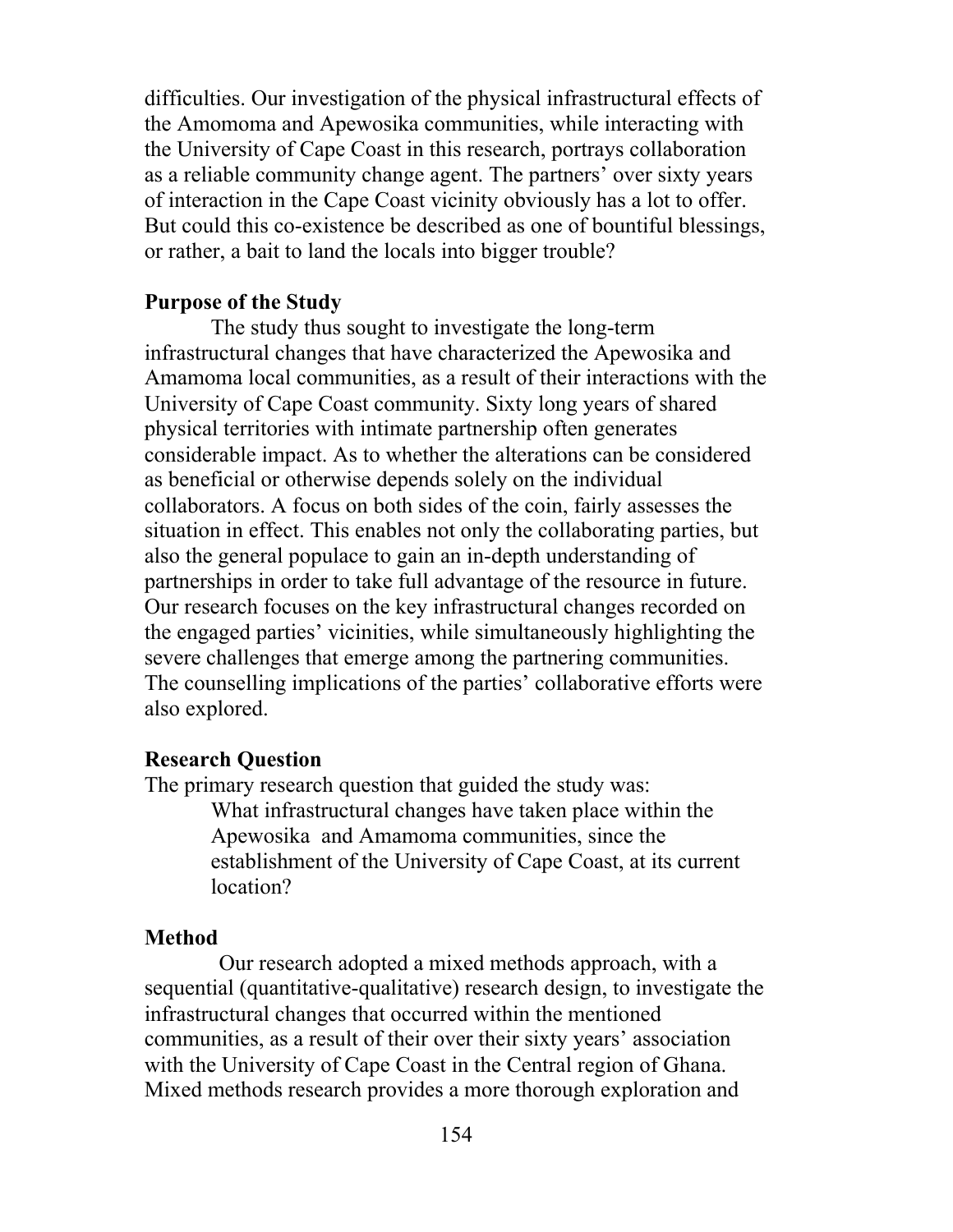understanding of extremely complex phenomenon (Clark & Ivankova, 2016; Halcomb & Hickman, 2015). In the initial quantitative survey, we employed the purposive and convenience sampling techniques to reach 368 respondents, comprising 174 and 192 natives from Apewosika and Amamoma communities respectively. This was in agreement with Cohen, Manion and Morrison's (2011) approved sample size for quantitative research.

In the qualitative phase however, we purposively selected an institutional head, a health worker from the university 's lone hospital,two taxi drivers who plied the vicinities of the studied local communities, the two community chiefs and an opinion leader each, from both communities to gather further data on three key social indicators namely, education, transportation and health, as primary change initiators from the previous quantitative research. At the hospital, our interviewee was a long-serving staff in the facility. We relied on a structured interview during the qualitative phase and gathered data in the familiar physical contexts of study participants, while using the Fantse language where respondents had difficulties understanding the research items, since both researchers and assistants were fluent fantse speakers. Data collected from both research phases were deeply triangulated to enhance credible findings for our study. The entire study population was however pegged at seven thousand, seven hundred and fifty-three (7,753) locals, with a breakdown of three-thousand, seven hundred and thirty ( $n = 3,730$ ) Apewosika inhabitants and four thousand and twenty-three  $(n = 4.023)$  natives from Amamoma, (Electoral Commission of Ghana, 2012).

#### **Characteristics of study participants**

Study participants essentially comprised members of the Apewosika and Amamoma communities in the Central Region of Ghana. The group comprised 252 Christians, representing 70 percent of the respondents, with 78 Muslims and only 30 traditionalists. Respondents' ages also ranged between 18 and 55, with a majority of Basic and Secondary school leavers ( $n = 250$ ). Many study respondents (78) were additionally engaged in petty trading, selfemployed (42), farming (35), running of hostel facilities for university students (45), employed as security personnel (39), cleaners (65) and office administrators in the nearby university (48). The two interviewed taxi drivers and health workers were also local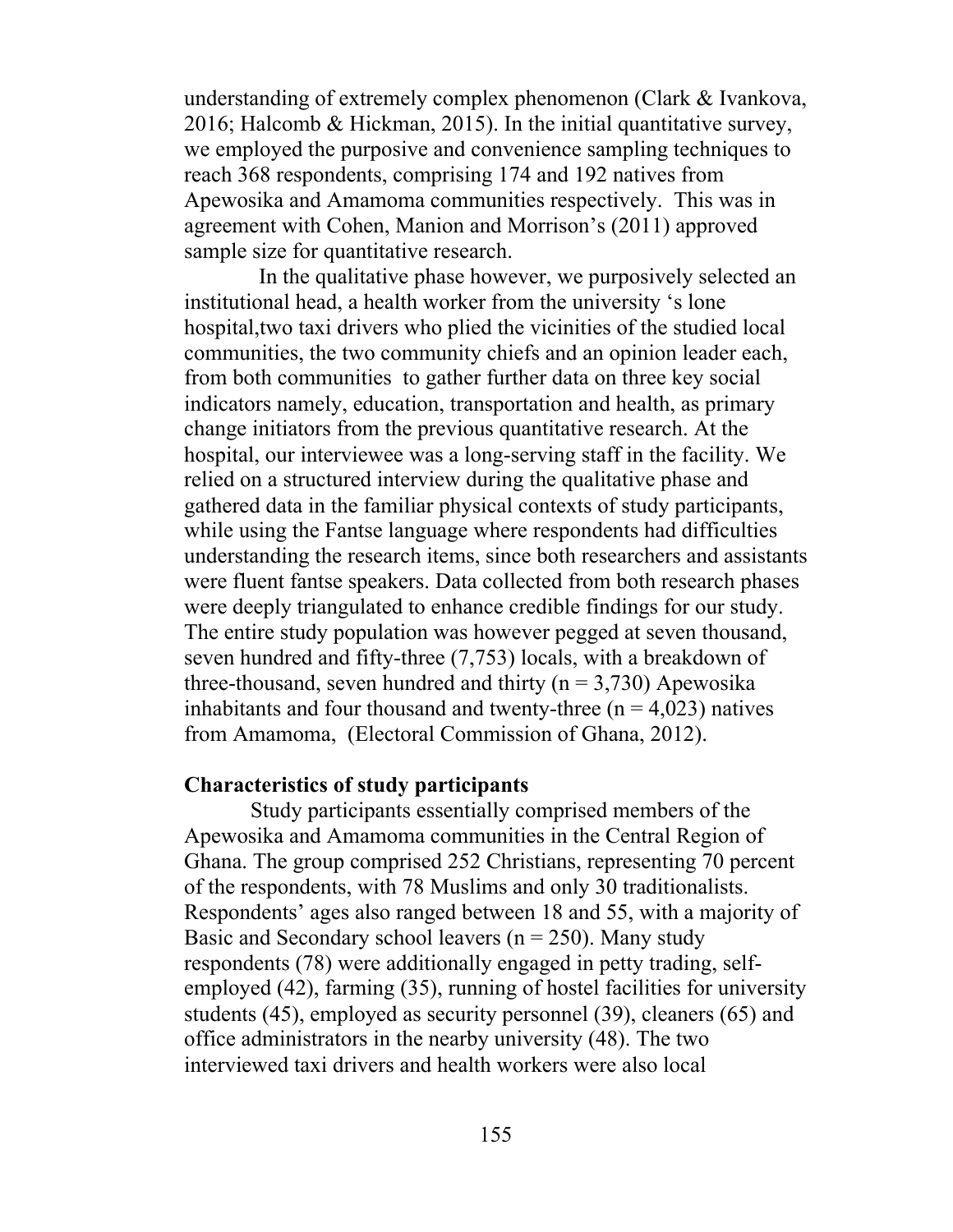community members, though the Primary school head engaged in the second phase of the research was simply a native of Cape Coast.

# **Instrumentation**

According to Merriam and Tisdell, (2015), a key research element is the use of appropriate data collection instruments to mobilize suitable data. Using questionnaires, interviews and observation as the primary instruments for mixed methods research serves the most useful research purpose as the multiple data sources enhance data validity, reliability and interpretation (Zohrabi, 2013). We thus engaged a three point likert-scaled structured questionnaire (agree, disagree and indifferent), a structured interview and researcher observation guides, as data-collection instruments for this study. The questionnaire consisted of two sections, namely participants' background information and the physical or infrastructural effects of the university community on the geographical terrains of the local communities. Prior to the actual research,we conducted a pre-test with thirty members from Kwaprow, another close community to the university under study, to validate our research's questionnaire. We subsequently derived a Cronbach alpha of 0.649 at the end of the pretest.

The structured interviews we used in the qualitative phase was most suitable for accessing firsthand information from knowledgeable informants (Zohrabi, 2013). They equally offered us exclusive data that endorsed the research's credibility.

In the case of personal observation, the researchers who happened to have grown up attained primary, secondary and tertiary education in the university's vicinity since the early 1970s, and were for that matter extremely conversant with the early structures all the studied communities, reported appropriately on the outlined research questions.

# **Data collection procedure**

In this study, data-collection was accomplished in three phases – questionnaire administration, interview sessions and personal observation. Apart from personal observation that took place before the quantitative data-collection, both activities were conducted at the convenience of the respondents and participants.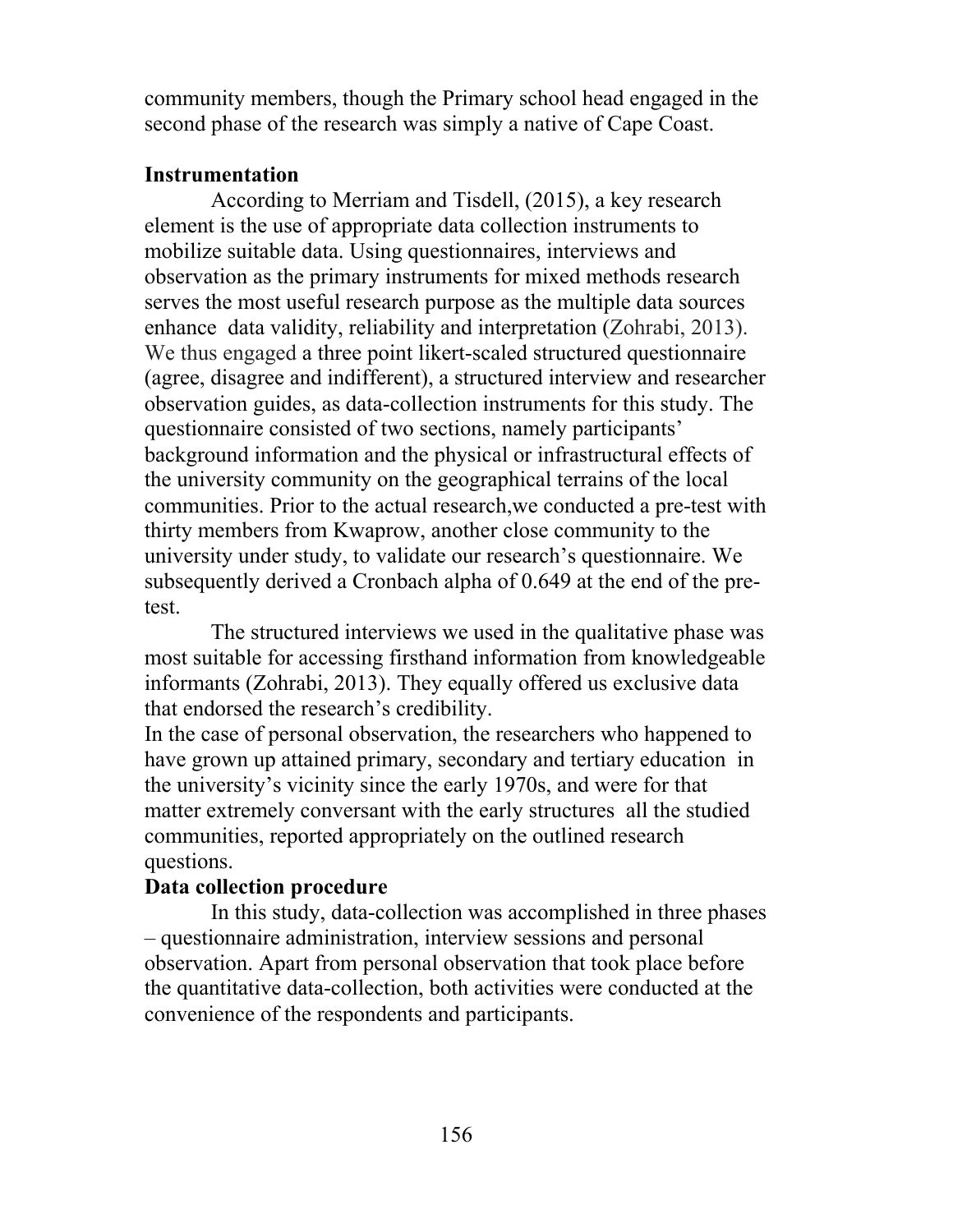# **Ethical considerations**

Ethical considerations provide confidence for research informants, and thus generate candid responses to study items (Merriam & Tisdell, 2015). We thus followed due ethical processes, including assurance of confidentiality, anonymity, seeking participants' informed consent and voluntary participation among others in this study (Bryman, 2016).

# **Data analysis**

Data was analyzed with the Statistical Package for Social Sciences (SPSS) version 20, descriptive statistics and frequency counts, but the results were presented with tables and percentages. Interview data on education, health and transportation was likewise analyzed through thematic analysis. Field reports and notes from personal researcher observations were also used to enrich and create an explicit view about the understudied institutions' physical settings.

# **Results**

The study revealed marked physical effects on the infrastructural amenities of the understudied local communities. Table 1 shows results on the physical transformations that occurred in the understudied communities.

| Table 1: Results on infrastructural changes within the studied |
|----------------------------------------------------------------|
| communities                                                    |

| Item content                                                                                                 | Agree             | indiffere        | <b>Disagre</b> | <b>Total</b> |
|--------------------------------------------------------------------------------------------------------------|-------------------|------------------|----------------|--------------|
|                                                                                                              |                   | nt               | e              |              |
| 1. The university<br>community's interaction<br>with us has beautified the<br>landscape of our<br>community. | 193<br>$(53.6\%)$ | 50<br>$(13.9\%)$ | $(32.5\%)$     | 360<br>(100% |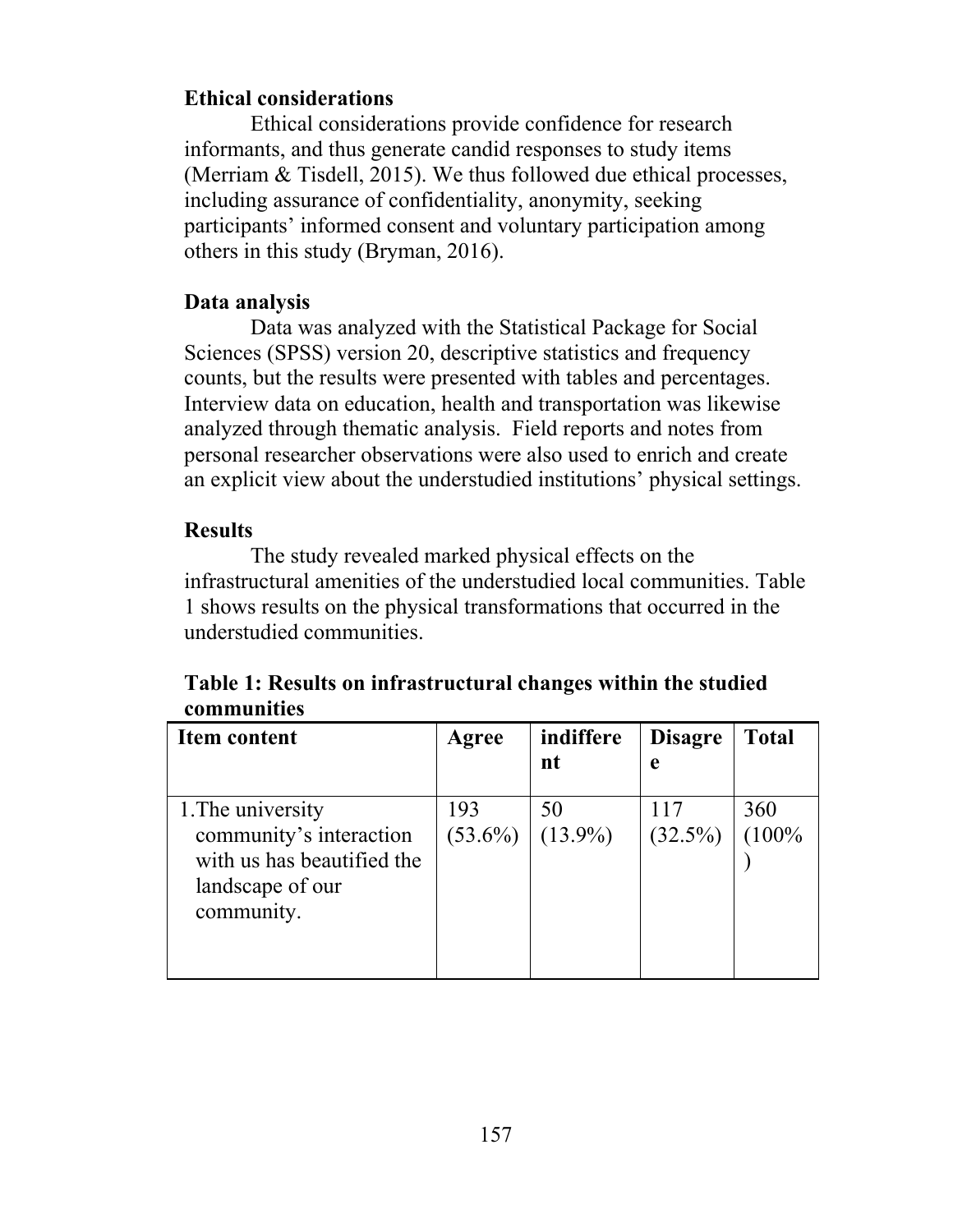| 2. My community's<br>association with the<br>university, has facilitated<br>the construction of<br>quality and a well-laid<br>down road networks in<br>my community | 123<br>$(34.2\%)$      | 98<br>(27.2%)     | 139<br>$(38.6\%)$       | 360<br>(100% |
|---------------------------------------------------------------------------------------------------------------------------------------------------------------------|------------------------|-------------------|-------------------------|--------------|
| 3. My community's<br>association with the<br>university has facilitated<br>the construction of<br>cement buildings in my<br>community                               | 327<br>$(90.8\%)$      | 24<br>$(6.7\%)$   | 9<br>$(2.5\%)$          | 360<br>(100% |
| 4. My community's<br>proximity to the<br>university has led to the<br>construction of shops and<br>small business outlets in<br>my community                        | 335<br>$(93.0\%)$      | 16<br>$(4.4\%)$   | 9<br>$(2.5\%)$          | 360<br>(100% |
| 5.the university has<br>facilitated the<br>establishment of<br>stationery shops in my<br>community                                                                  | 276<br>(76.66)<br>$\%$ | 47<br>$(13.05\%)$ | 37<br>(10.27)<br>$\%$ ) | 360<br>(100% |

Results in table 1 show (193 respondents, representing 53.6%) confirming the university's influence in beautifying their communities' landscape, though as many as 117, comprising 32.5% rejected the claim. This left 50 respondents made up of 13.9% being indifferent to the assertion. On the issue of road construction, a greater majority of the respondents (139) representing (38.6%) were against the notion that the university's influence improved their access road quality and network. The case of cement block buildings within the studied vicinities was also endorsed by a great majority of 327 respondents, making up (90.8%). The university's role in establishing shops and backyard sales points were equally endorsed by a greater majority (335, 93.0%) and (276, 76.66%) respectively.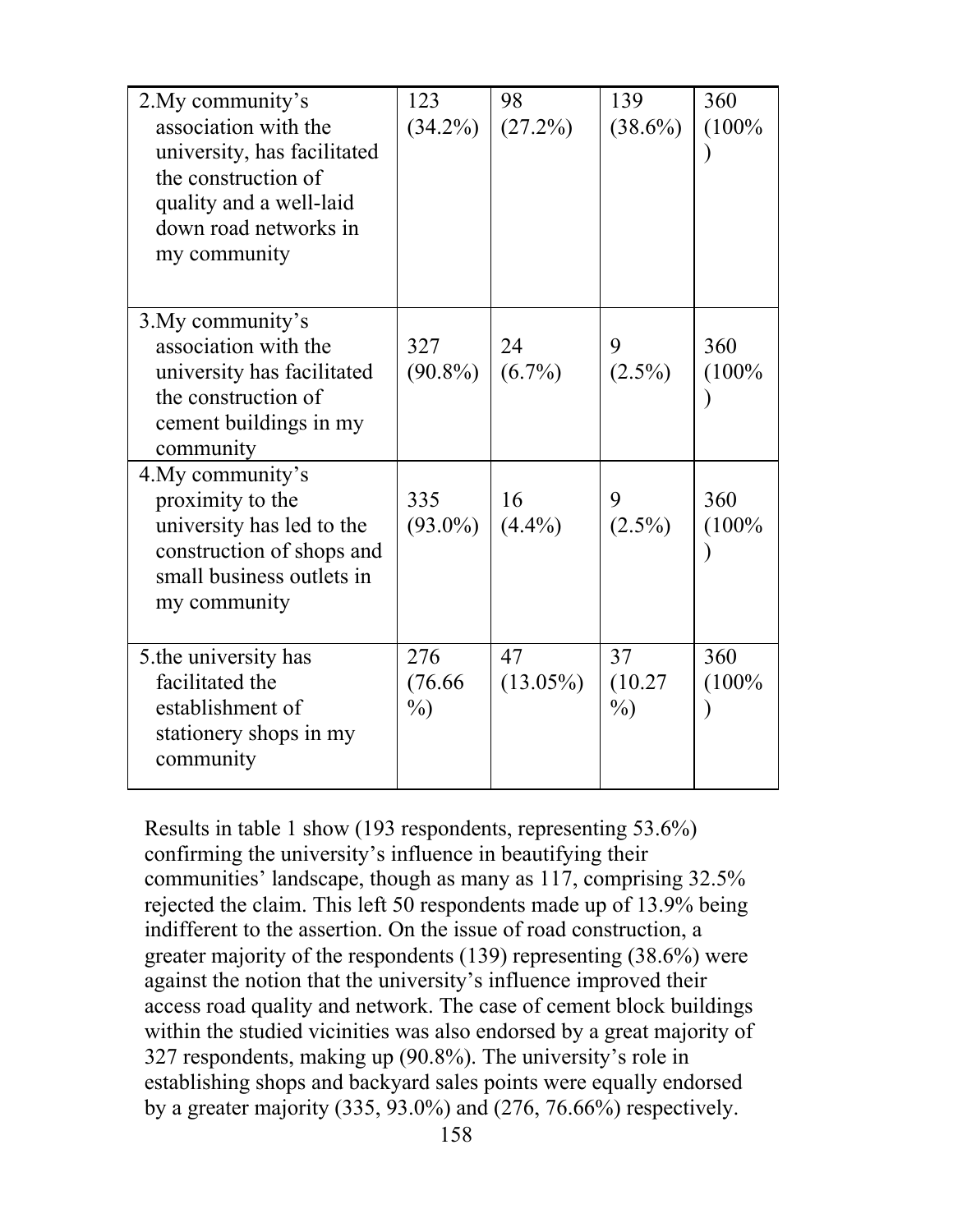On the qualitative front, results essentially confirmed the university's influence on road construction, modern styled cement-buildings as residences and hostel facilities, as well as school buildings. Interview reports by one chief and an opinion leader for instance contained phrases like *'schooling offers wisdom', 'schooling aids development'* and *'ensures good future employment'.* An opinion leader's regrets about the former community days when education was scarce was so revealing. He noted that '*their children were often aimless during the day and could hardly speak any English …'* A chief further highlighted a key importance of education when he said the children *'…showed less innovation and creativity in their social endeavours.'* With the above results, the transformed physical terrains of the communities were indisputable.

From the personal researcher observations, phrases like a '.. a *more populated, beautified and neatly arranged setting'* were noted about the studied communities' physical settings. Common adjectives used to describe the locations included *'dense settings' 'magnificent buildings'* and *'bigger modern-styled architectural buildings.*' The lost '*green grass'* and *'long winding foot paths,* like the sole water source, *'nsu birim'* were equally confirmed both by interview reports and observer notes to have all been *neatly eroded, giving way to tarred roads, pipe stands and electric cables linking the various residences to hostel facilities and even shops.*

## **Discussion**

Overall, the improved infrastructural facilities the local community members enjoy in recent times adds significant value to their lives. Residing in more spacious cement modern-styled buildings, indisputably comes with more comfort and prestige than living in clay-made huts. Similarly, easy access to hydro-electric power and pipe borne water (Boni & Walker, 2016), must have come to the natives with great appreciations. Immediately, the eroded stress from disturbed sleep as a result of leaking thatched roofs on the countless rainy nights has become history. Studies in cement school buildings and walking the tarred roads on rainy days are similarly more comforting and secured from reptiles than walking those early soggy footpaths to school (Zenchanka, & Malchenka, 2017). With better lighting systems in the vicinity likewise, the children would be assured of improved academic performance (Fitzgerald et al., 2016; Schofer et al., 2021). Other life transformations like reduced crime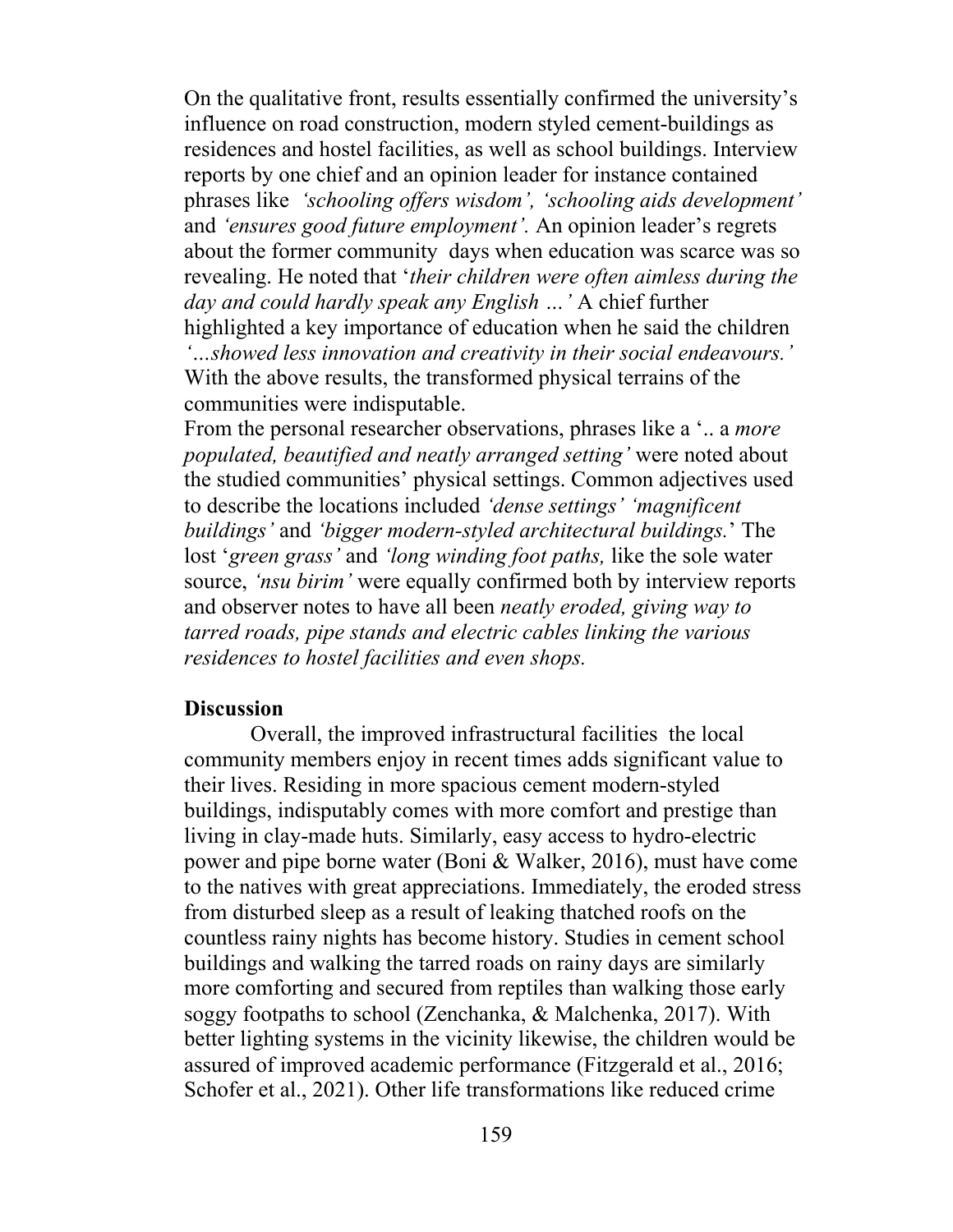rates as a result of increased security, more and better entertainment facilities and access to countrywide news via radio and television, equally come to play regarding infrastructural development in this study. Aside few respondents' indications that the university created slums and therefore did not beautify their communities, the study results generally aligned with earlier reports on the relevance of quality access roads, telephone communication and the use of pipe water among the local poor (Nelson & Bigger, 2021; Afolalu et al., 2021). The physical transformations are explicit and they undeniably confirm the many benefits accrued to the community members, as a result of their collaboration with the Cape Coast University community. Overall, proximity and frequency, as key aspects of the institutional theory that underpinned our research, merged meaningfully with the appropriate research methods we engaged to generate credibly interesting findings in this inquiry.

### **Study Limitations**

The noisy settings and rather limited time in which the interviews with the taxi drivers were held may have compromised some of their responses. Similarly, the use of audio recorders for the interviews could have been uncomfortable for them eventhough assurances of confidentiality and anonymity were provided them, prior to their engagement in the data collection process. Finally, the translation of some research items during data-collection may have somehow impacted some of the responses.

## **Conclusion**

The conclusion that the studied communities' enhanced physical settings can be attributed to the University of Cape Coast's influence is indisputable. Study findings about the locals' easy access to hydro-electric power, potable water and modern-styled cement buildings for instance attest to the famous institution's prominence in the vicinity. Additional reports about tarred and better access roads in place of the earlier long winding footpaths is equally reassuring. Ultimately, the community's siting near the University of Cape Coast can be described more as a blessing in disguise.

## **Recommendations**

We thus recommend that: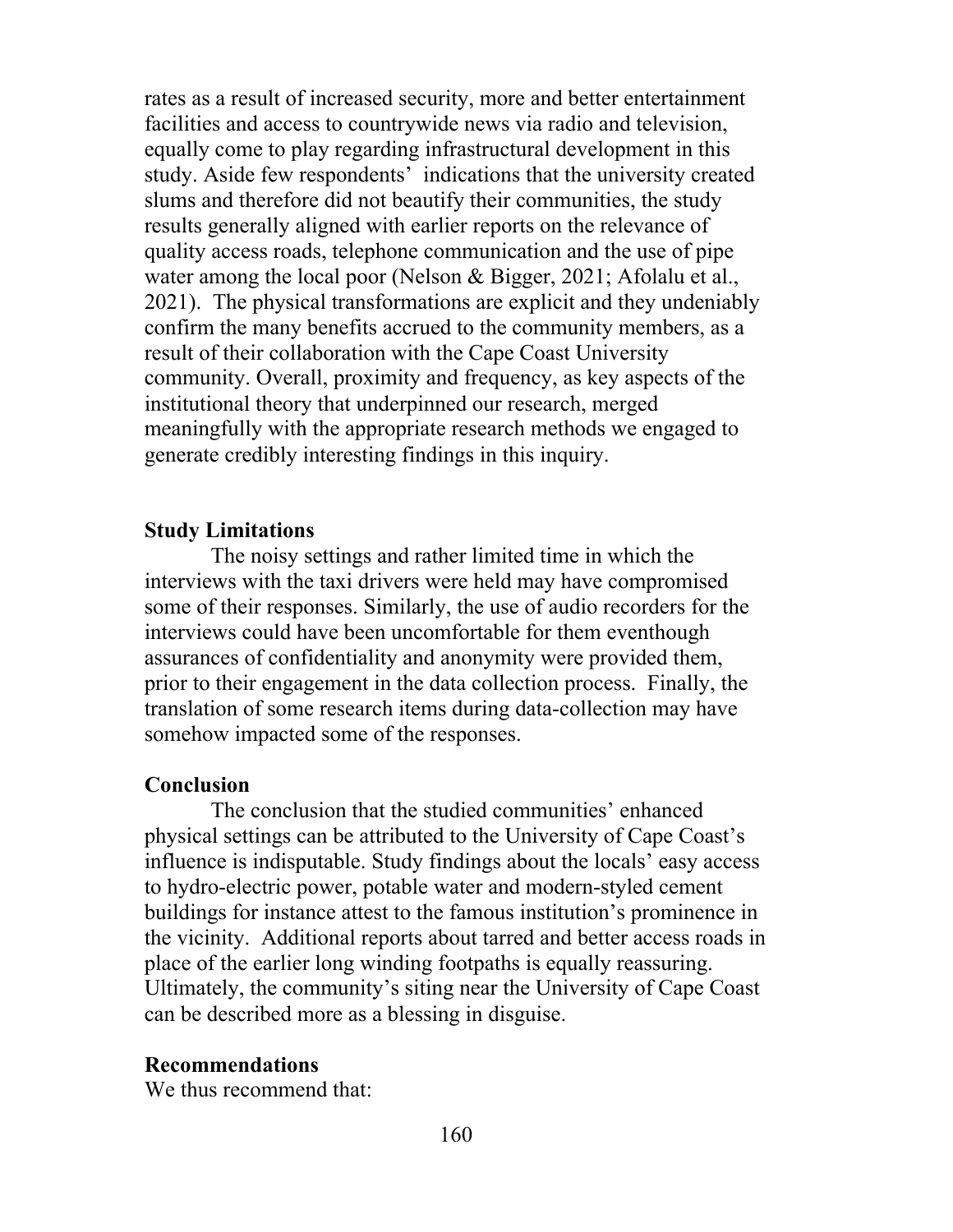- The community chiefs and opinion leaders should endeavour to maintain their long-standing worthwhile relations with the famous institution, in order to sustain their affirmative influence on their communities.
- Secondly, the university authorities should make provision for quarterly outreach and counselling programmes to be held among the locals to assist the native youth in particular towardsuseful future life paths, thereby maintaining law and order in the vicinity.
- Chiefs and opinion leaders should encourage community youth groups to schedule weekly sweeping and cleaning roasters to maintain high health standards within the studied locations.

# **Counselling implications of the study findings**

• The high tendency of unhealthy competition and envy among the emancipated youth, as a result of the newly emerged modern infrastructure within the communities necessitates consistent professional counselling to direct the local youth onto a more responsible lifepath. Such a useful attitude will culminate in responsible life styles that will raise the communities' social status in the motherland.

# **References**

- Afolalu, S. A., Ikumapayi, O. M., Abdulkareem, A., Emetere, M. E., & Adejumo, O. (2021). A short review on queuing theory as a deterministic tool in sustainable telecommunication system. *Materials Today: Proceedings*, *44*, 2884-2888.
- Awuzie, B., & Emuze, F. (2017). Promoting sustainable development implementation in higher education: Universities in South Africa. *International Journal of Sustainability in Higher Education*.
- Boni, A., & Walker, M. (2016). *Universities and global human development: theoretical and empirical insights for social change*. London: Routledge.

Bryman, A. (2016). *Social research methods*. Oxford university press.

Campbell, A. C., & Baxter, A. R. (2019). Exploring the attributes and practices of alumni associations that advance social change. *International Journal of Educational Development*, *66*, 164- 172.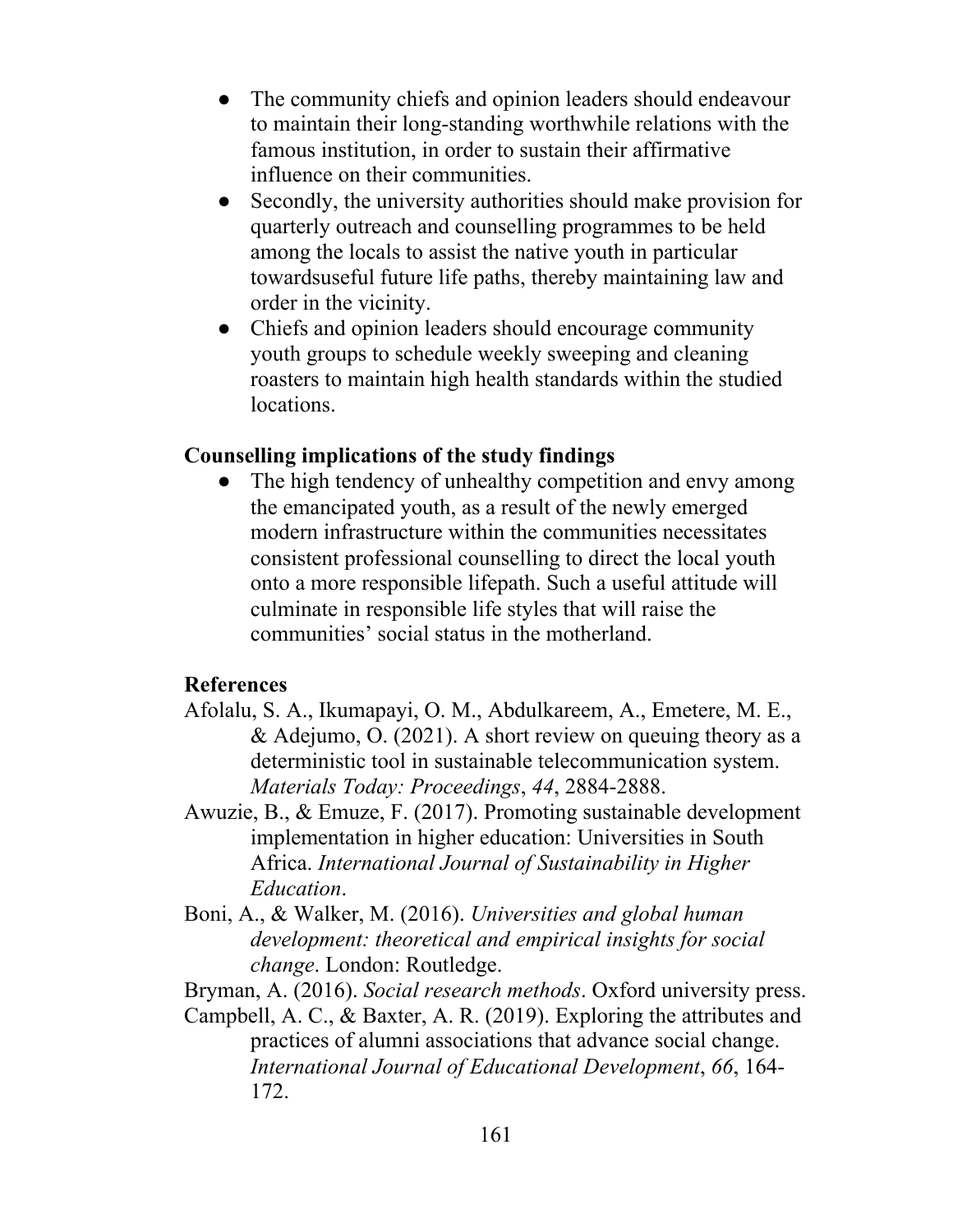- Campbell, A. C., & Mawer, M. (2019). Clarifying mixed messages: international scholarship programmes in the sustainable development agenda. *Higher Education Policy, 32*(2), 167– 184.
- Dassin, J. R., Marsh, R. R., & Mawer, M. (2018). Introduction: pathways for social change?. In *International scholarships in higher education* (pp. 3-21). Palgrave Macmillan, Cham.
- Fadeyi, T., Adegbuyi, A., & Ifeanye, O. (2016). Assessment of public-private partnership on infrastructural development in nigeria: Challenges and prospects. In *3rd International Conference on African Development Issues (CU-ICADI 2016)*.
- Gollin, D., Jedwab, R., & Vollrath, D. (2016). Urbanization with and without industrialization. *Journal of Economic Growth*, *21*(1), 35-70.
- Hunger, A., & Muchtar, A. (2013). Over 10 years of cooperation between Universiti Kebangsaan Malaysia and University of Duisburg-Essen, Germany case study of the development of a fruitful partnership. *Procedia-Social and Behavioral Sciences*, *102*, 11-20.
- Ikumapayi, O. M., Oyinbo, S. T., Akinlabi, E. T., & Madushele, N. (2020). Overview of recent advancement in globalization and outsourcing initiatives in manufacturing systems. *Materials Today: Proceedings*, *26*, 1532-1539.

Kwarteng, K. O., Dwarko, D. A. & Boadi-Siaw, B. (2012). *A history of the University of Cape Coast, Fifty Years of Excellence in Tertiary Education: (1962- 2012),* Cape Coast: University Press, Ghana.

- Lartey, O., & Marful, A. B. (2021). Campus Planning and Architecture: A comparative Study of Kwame Nkrumah University of Science and Technology (KNUST) and University of Ghana (LEGON).
- McCowan, T. (2019). *Higher education for and beyond the sustainable development goals*. Cham: Palgrave Macmillan.
- Merriam, S. B., & Tisdell, E. J. (2015). *Qualitative research: A guide to design and implementation*. John Wiley & Sons.
- Nkurunziza, V. (2021). *Impact of public and private partnership (PPP) on socio-economic development of population in Rwanda: Case study of Kicukiro District (2015-2019)*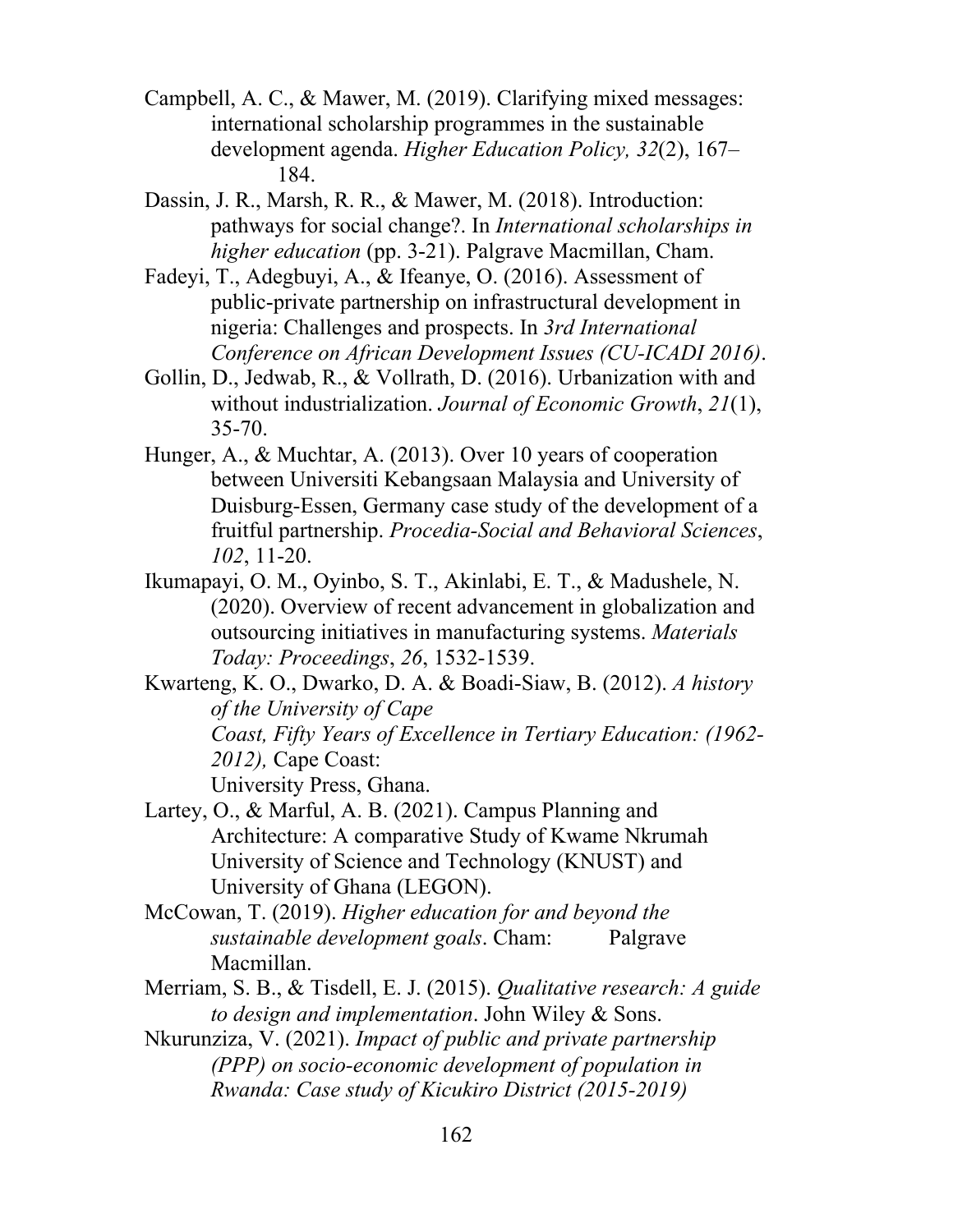(Doctoral dissertation, University of Rwanda).Owusu-Bio, M. K., Manso, J. F., & Adiwokor, E. (2015). Mapping the internal supply chain for educational institutions. A case study of Kwame Nkrumah University of Science and Technology. *European Journal of Business and Management*, *7*(32), 32-42.

- Owusu, G. A., Akoto, J. S., & Abnory, M. M. (2016). Is Our Safety and Security Guaranteed on University of Cape Coast Campus? Undergraduates Students' Perceptions. *International Journal of Higher Education*, *5*(4), 75-85.
- Schofer, E., Ramirez, F. O., & Meyer, J. W. (2021). The societal consequences of higher education. *Sociology of Education*, *94*(1), 1-19.
- School of Graduate Studies Hand book, (2016). Guidelines for preparing and presenting project work, dissertation and thesis. University of Cape Coast Press
- Snider, J., Lee, D., Poizner, H., & Gepshtein, S. (2015). Prospective optimization with limited resources. *PLoS computational biology*, *11*(9), e1004501.
- Tomizawa, A., Zhao, L., Bassellier, G., & Ahlstrom, D. (2020). Economic growth, innovation, institutions, and the Great Enrichment. *Asia Pacific Journal of Management*, *37*(1), 7-31.
- Zenchanka, S., & Malchenka, S. (2017). Three "Gs" for campus sustainability development. In *Handbook of Theory and Practice of Sustainable Development in Higher Education* (pp. 291-302). Springer, Cham.
- Zume, J. T., Mariwah, S., & Boateng, E. N. (2021). Evaluating the impacts of on-site sanitation facilities and saltwater intrusion on shallow groundwater quality in peri-urban communities of Cape Coast, Ghana. *Environmental Monitoring and Assessment*, *193*(5), 1-26.

## **Author Bios**

DR. SYLVIA OCASNEY specializes in counselling, teaching and conducting educational research. A current lecturer at the University of Cape Coast in Ghana, West Africa, Dr. Ocansey has over fifteen years of counselling and teaching experience. She also has a number of academic publications in counselling and other key social areas to her credit.